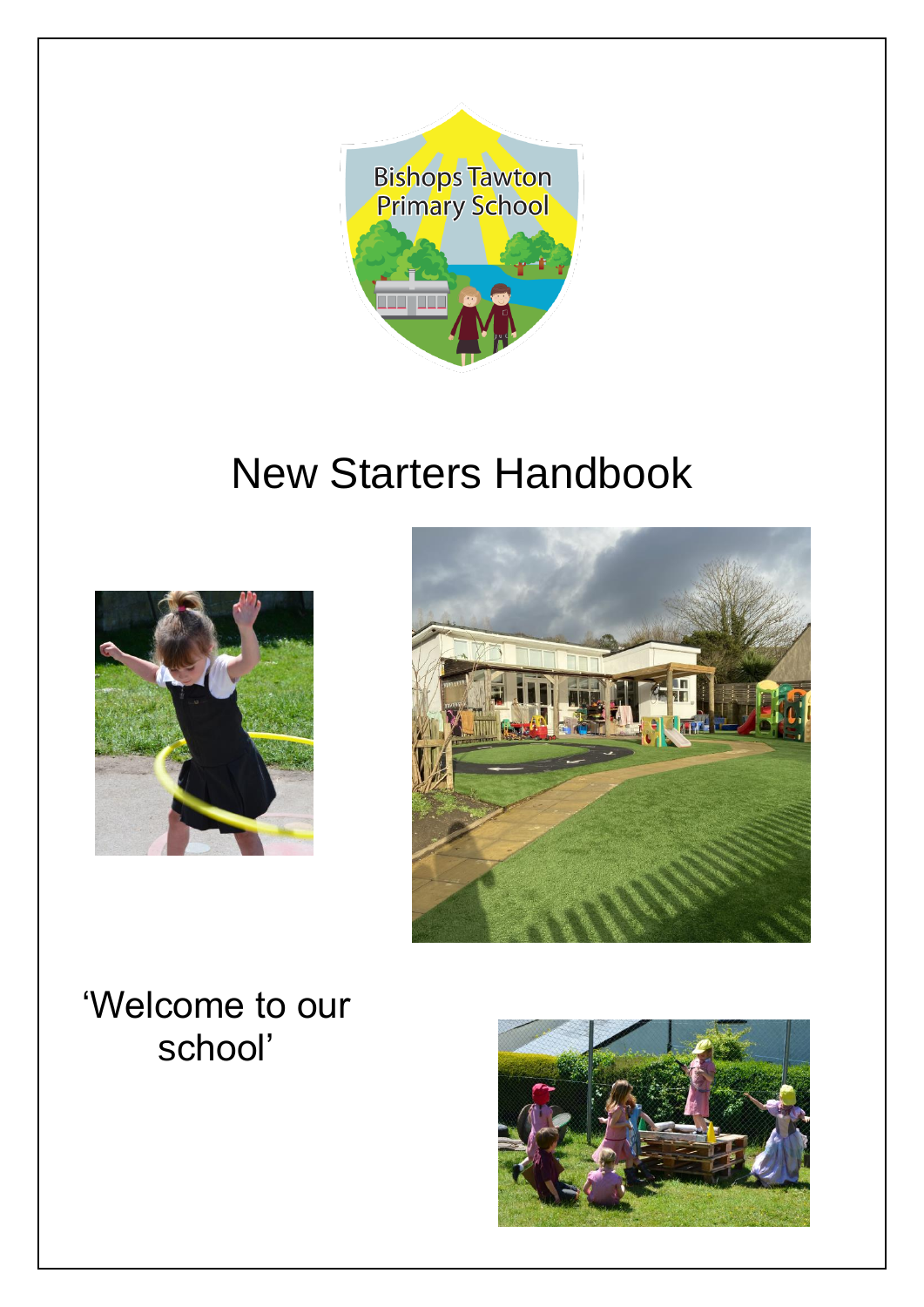

# Aims and Vision *"A small school with high expectations…"*

Both now and for the future we are committed to providing for all our learners;

- A safe, secure and vibrant learning community where everyone feels valued and respected. Where we care about each other and do our best to help. Where everyone is equal and yet unique.
- A high quality learning journey which enables everyone to engage: reflect, work together, be resilient, take risks, be curious and develop independence.
- A personalised, challenging and engaging curriculum that is both stimulating and creative. Where learners work hard, have fun and accept responsibilities
- Lifelong learning; independent, confident and responsible learners who are prepared to live well in modern Britain and the wider world.

We are friendly, polite and welcoming; our school is a happy place to be.



We want your child's learning journey at our school to be a happy and safe one; we hope that all of your questions will be answered throughout our induction process. This handbook has been devised by parents and staff to support this. Please also refer to our website where you will find our school prospectus, policies and a host of other information. [www.bishopstawton-primary.devon.sch.uk](http://www.bishopstawton-primary.devon.sch.uk/)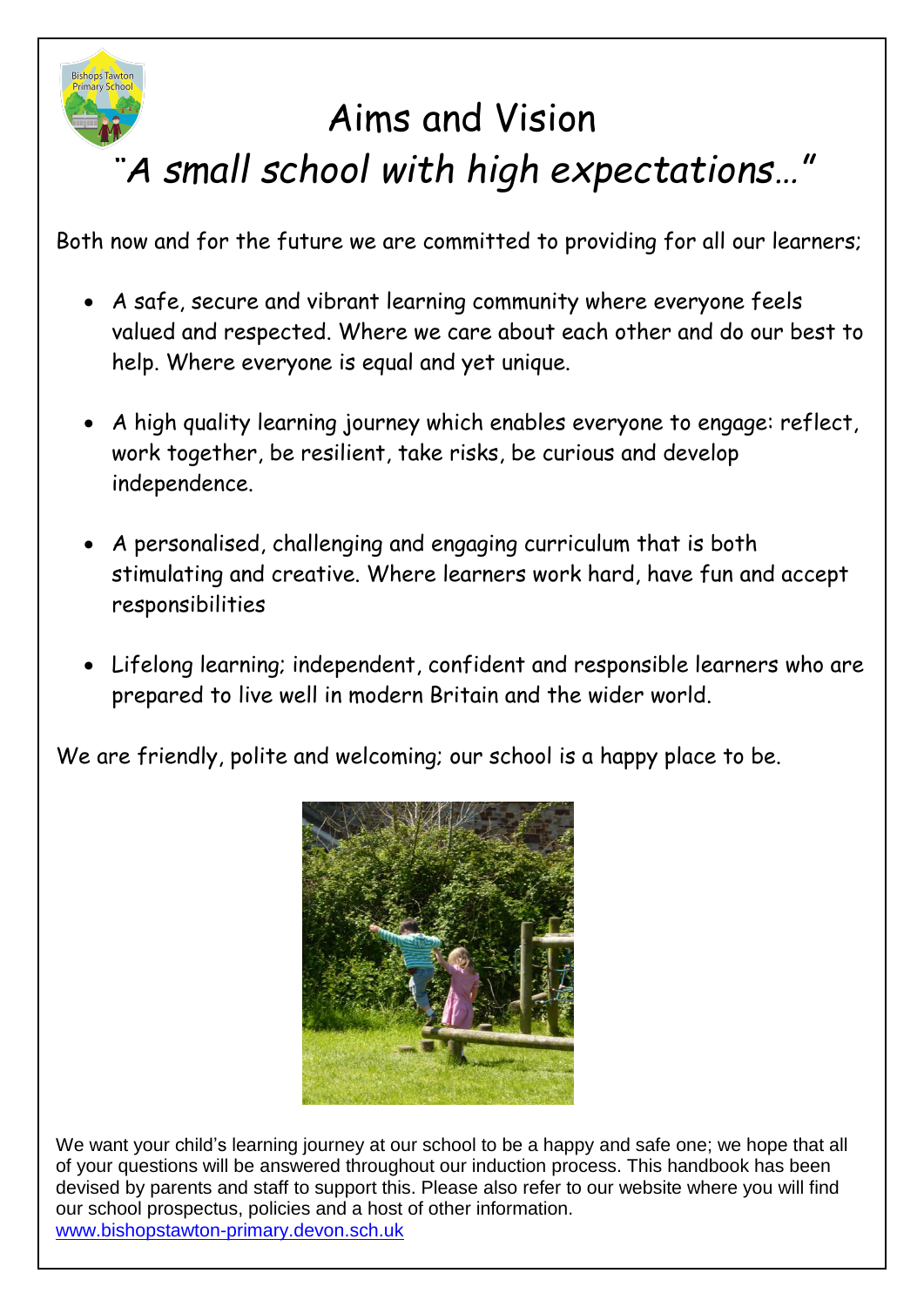Your child will be joining our Reception class (Codden), Mrs Paul and Mrs Clark are the class teachers. Mrs Paul teachers on Mon/Tues/Weds and Mrs Clark Thurs/Fri, Mrs Furse is the class Teaching Assistant and the pre-school staff team also work across both rooms; they all work together as a close Early Years team and share the responsibility of the academic and emotional development of the children. You can approach any of them if you have a query, concern or to share an achievement in your child's learning.

You can also phone or call in to the school office where our admin team will be happy to help: 01271 343002 (the office is situated through the small metal gate to the left of the front playground)

Frequently asked Questions:

• What time do I bring my child to school?

The school opens at **8.35am** the school day starts at **8.45am** You are invited to drop your child in the Early Years garden where you will be greeted by the class teacher. Your child will carry out their morning jobs and settle to an activity before register. Gates close at **8.45am**

• When will my child attend full time?

For the first few days of the term children are invited to attend **morning** only sessions in order to help transition (**8.45-12.15**).They do not have to attend full time until the term in which they have their 5<sup>th</sup> birthday but the school will provide a full time place for them from the beginning of term. We are flexible with this as our aim is to meet the individual needs of your child.

What should my child wear and where do I purchase the uniform?

Please see our [prospectus](https://bishops-tawton.eschools.co.uk/web/prospectus/188101) for the uniform requirements. Uniform can be purchased from School [Threads.](https://www.schoolthreads.org/bishops-tawton-primary) We also have a thrift shop where you can buy good quality second hand items.

What does my child need for PE? When does PE take place?

Your child needs a named kit in a bag: shorts (black) T.shirt, Hoody (grey marl with school logo) and Velcro trainers or plimsolls (trainers are recommended) The children change fully for PE once a week but they carry out physical activity everyday for which they may only change their shoes. PE kits should be kept in school at all times – this may change following COVID to the children wearing their PE kit to school for that day

What if my child has difficulty changing?

The staff will help your child to change and will encourage them to learn to do it by themselves over time.

Where do I put book bags, contact books and coats?

There are places for your child to put book bags in class, water bottles are provided by the school, these can be filled during the morning session by your child or the TA. Your child will have a named peg. All clothing and bags need to be named and can be kept on the pegs.

• Why does my child need a water bottle?

Water bottles are provided for all children by the school. These enable the children to have a healthy drink at any point during the school day from their own bottle. Water only is permitted unless there is a prescribed medical reason.

• How do I order and pay for a school dinner?

Your child will be entitled to a **free** school meal.

Menus are available on the website, on ['eduspot](https://login.eduspot.co.uk/public/portal/parent/?app=schoolmoney&source=logout&version=20190314)' and on display around school. There will always be a lunch box option that you may prefer if you are intending to have a cooked meal at home. You can order your child's meal via 'eduspot' up to midnight on the night before. [Eduspot](https://login.eduspot.co.uk/public/portal/parent/?app=schoolmoney&source=logout&version=20190314) is used to pay for schools trips, uniform items etc…

• Can my child bring a packed lunch?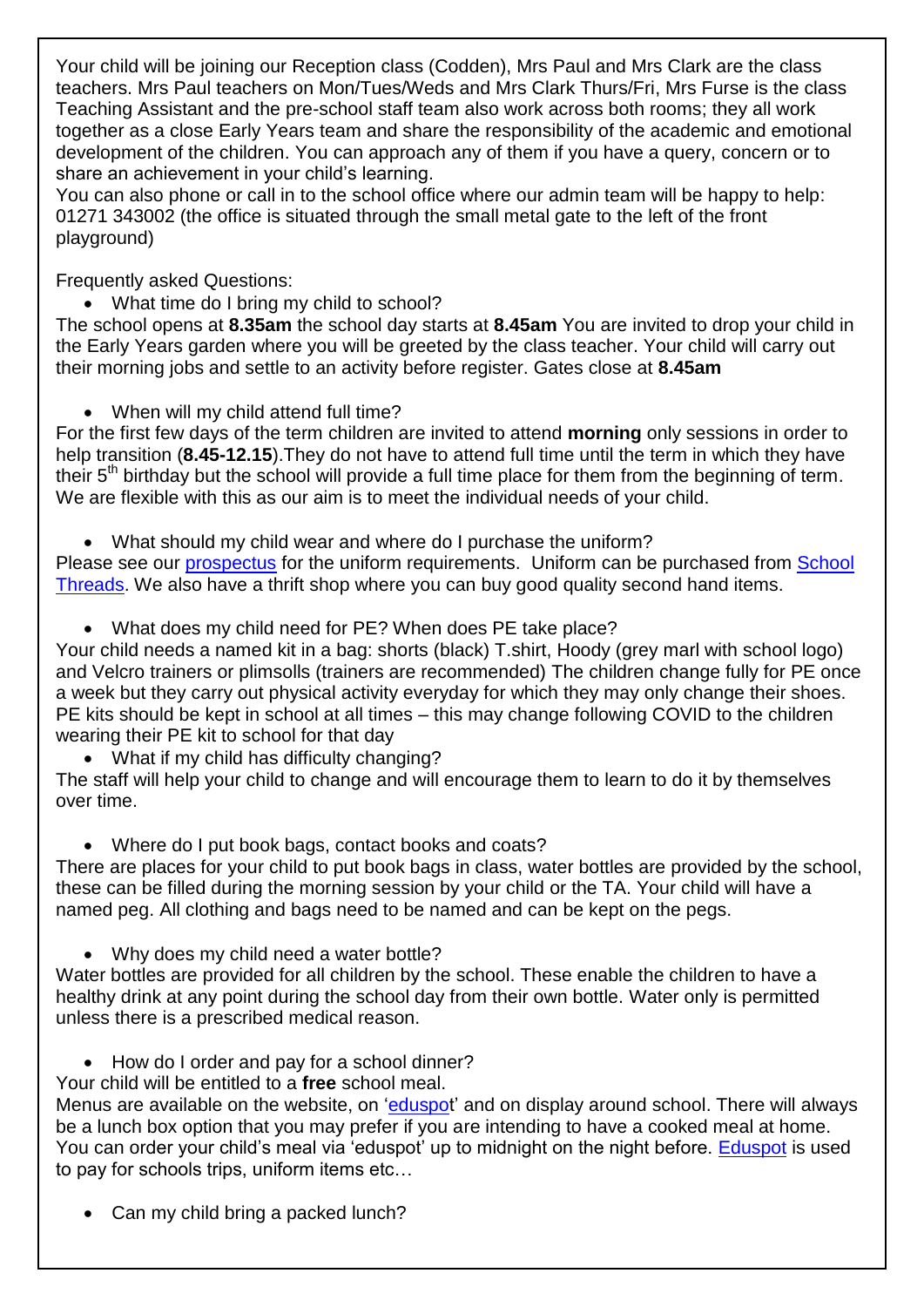Yes, this is still an option but we would prefer that you take advantage of the free school meal provision. We are a healthy school and ask that if you send a packed lunch that is well balanced. No confectionary, crisps or sugary/fizzy drinks please. Lunches should be in clearly named bag/container and can be placed in a box in class. This is taken to the hall ready for lunch time and brought back at the end of the day.

• What snacks do they have?

All Key Stage 1 children are provided with a fresh or dried fruit or vegetable snack for morning break. If you choose to send your own snack it **must** be fruit or vegetable based and named. All children are provided with a named water bottle that can be used throughout the day

• What happens at play time?

Playtime is incorporated into the morning activities for reception children.

What happens at lunch time?

There are two sittings for lunch, the older children join the younger ones. The first sitting are called to the hall at 12.15pm the second sitting follow at approximately 12.45pm. There is always a meal time assistant (MTA) assigned to Codden class. She/he will help your child with their lunch, visiting the toilet and answering any questions they may have. The MTAs also play actively with the children and encourage fair and fun play. There is a range of play equipment and toys available for lunch time play. Some of the lunch time is spent on the top playground or on the field if the weather is dry. Older children are allocated as ambassadors to help with lunch time play.

• What happens at the end of the day?

The school day finishes at **3.15pm**. Your child will be brought out to the EY garden for you to collect. They will have their coat, book bag and lunch bags with them.

If you cannot be seen by the staff your child will be kept in class until you or another specified adult arrives.

• What do I do if I am running late?

Don't worry! Call the office if you can to let us know. We will keep your child in school until you can get here.

• What do I do if I need to pick my child up early?

Again let us know as soon as you can. Call in to the school office where you will be asked to sign your child out before taking them.

My child still has 'accidents' what happens then?

We have an intimate care policy that all staff follow. We have changing facilities and spare clothes for these occasions. We will send a note home if we have needed to change your child.

Will my child receive homework?

Home learning is provided by the class teachers. They will ensure that it supports your individual child's needs and will focus on reading and learning basic words. There will be a weekly overview of the learning focus as well as photographs of the children in class. Please access this on our website each week and discuss with your child. You will be able to record [home learning](https://bishops-tawton.eschools.co.uk/web/home_learning/382108) and reading to report back to the teacher.

• How do I communicate with school if I have a question or query?

Your child will be given a home [learning](https://bishops-tawton.eschools.co.uk/web/home_learning/382108) book, you can write messages for the teacher or TA in this. You are welcome to call the school office for general queries and can talk to the Class Teacher or TA at the beginning or end of the day. For more formal discussions about your child's progress you can make an appointment to meet with the class teacher. There will be a parent consultation evening in the Autumn term and again in the Spring term.

How does the behaviour system work?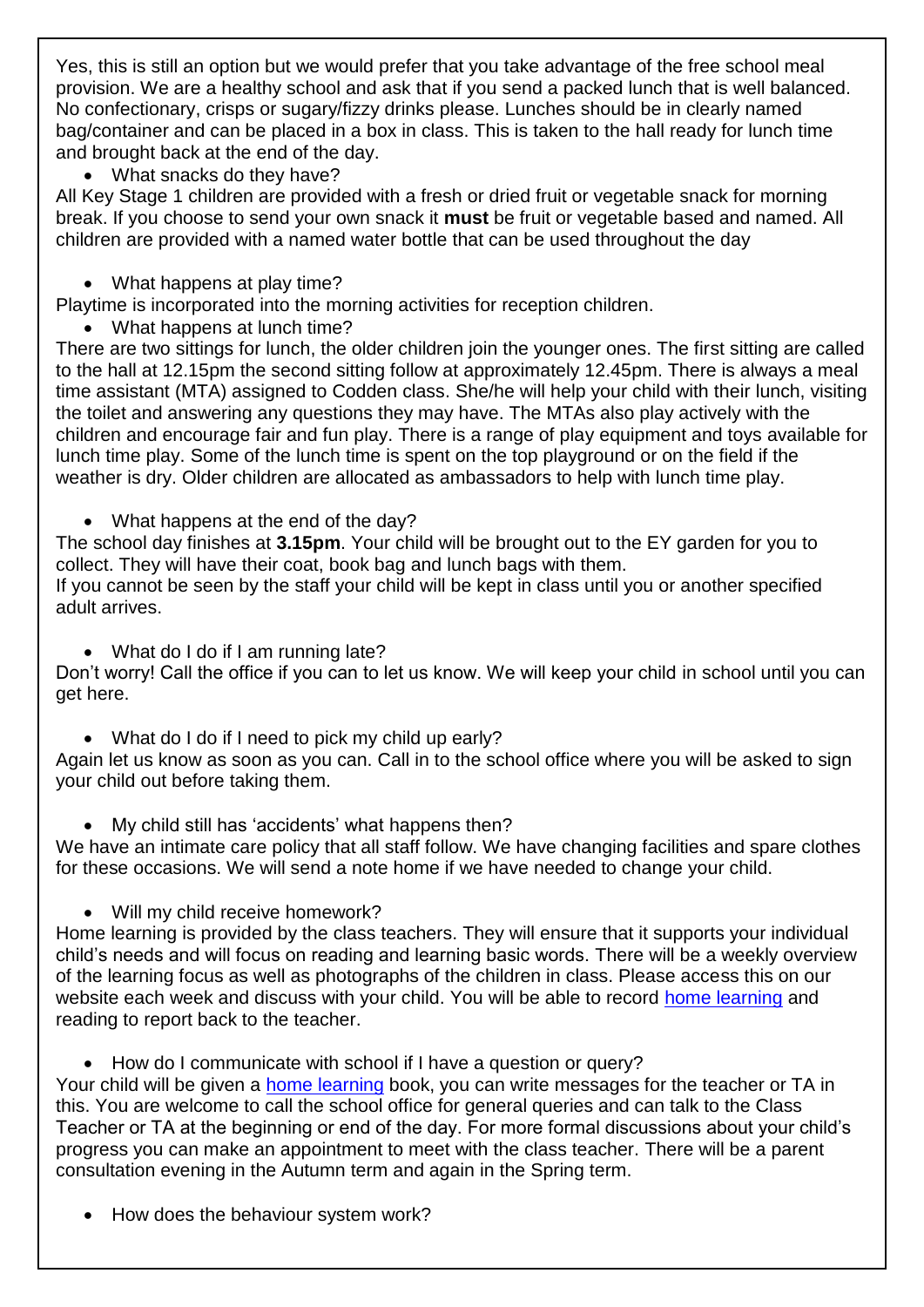We encourage considerate behaviour at all times; we have devised a set of golden rules that serve as a reminder for all children to behave in a positive way. The school behaviour policy can be found on the website.

What happens if a child misbehaves at lunch time?

There is a teacher on duty every lunch time. Sometimes children need a place to go to have time out where they can discuss difficulties they may be having. This system helps the MTAs to carry out their role more effectively as well as offering a place for children to reflect upon behaviour which may have been inappropriate. We always refer back to our golden rules that the children are encouraged to follow. These are displayed around school.

How will I know what is happening in school?

The class teachers will provide you with information about topics and activities each term. There is a whole school news email every week and regular updates on the website. You can ask the class teacher or TA or check the class notice board. Parents will be invited in to school for various events/open afternoons throughout the year.

• Can I help in class?

Yes, we welcome extra help with activities in class as well as trips out. You will need to follow our volunteers in school procedure. Just let the class teacher know if you are interested. You will need to complete a DBS form from the office.

• Who do I speak to if I am unhappy with things in school?

Please speak to the class teacher in the first instance; they should be able to resolve any problems you may have. If not you can speak to the Head Teacher. If you don't express your concerns to us it is difficult for us to be able to help you.

What happens if my child is hurt by another child?

The Class teacher will attempt to talk to you at the end of the day, if not we will try to call you to discuss the incident. There will be a note in your child's book. If the incident happened at lunch time the MTA will inform the class teacher and may also add a note in the book. Accident forms are only issued for more serious injury. We will call you if your child is badly hurt or distressed during the school day. We will also contact the parents of the other child and discuss the matter with them. The child will be reminded of our school policy and expectations of good behaviour. Sometimes children don't tell anyone that they have been hurt, we ask that you let us know as soon as possible if this happens. If your child has been injured/hurt at home please let us know as soon as they come in.

#### • What is the [PTFA?](https://bishops-tawton.eschools.co.uk/web/ptfa/184987) (Parent Teacher and Friends Association)

This is made up of a committee of parents as well as any parents who wish to join in. The committee runs meetings and arranges events in order to raise money to treat the children. Anyone can attend the meetings or can offer to help out in any way they can. There will be an AGM in the Autumn term during which we need to elect a new committee, please come along if you can!

#### • What is the [parent forum?](https://bishops-tawton.eschools.co.uk/web/parent_forum/184989)

This is made up of two parent representatives from each class, we meet once a term to discuss whole school developments, share ideas and make changes in order to improve the school.